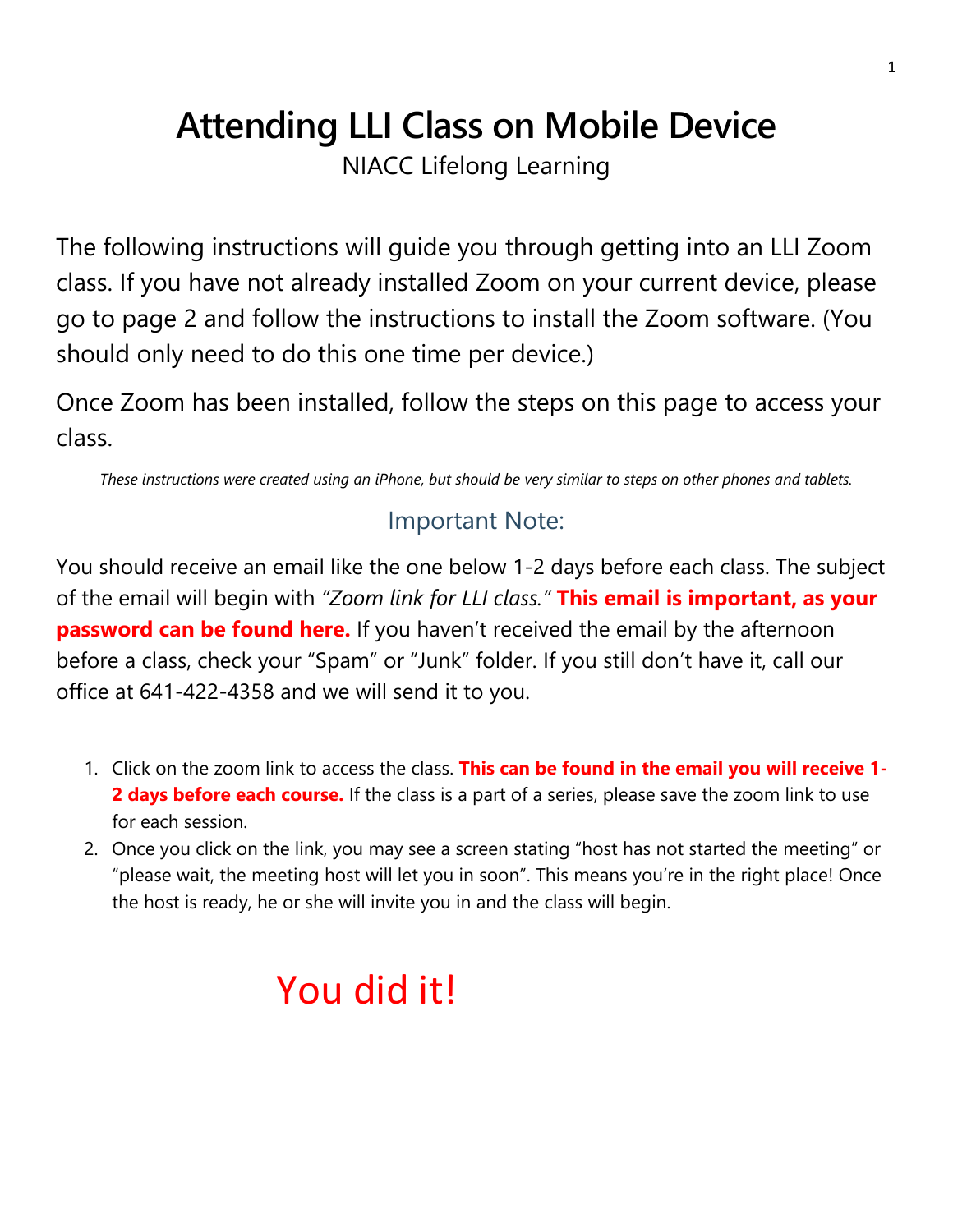## **Installing Zoom on Your Mobile Device**

NIACC Lifelong Learning

The following instructions will guide you through downloading the Zoom app on your mobile device. Doing this will allow your phone or tablet to run efficiently when you join future Zoom classes. **You should only need to do this once per device, so these steps should not be taken every time you join a class.**

Once Zoom has been installed, go back to page 2 and follow the instructions for accessing your class.

*These instructions were created using an iPhone, but should be very similar to steps on other phones and tablets.*

- 1. Find the App Store icon on your device. (This is called the Google Play Store on Android devices.)
- 2. Once you've entered the App Store, search for Zoom apps using the search bar at the top, as shown below.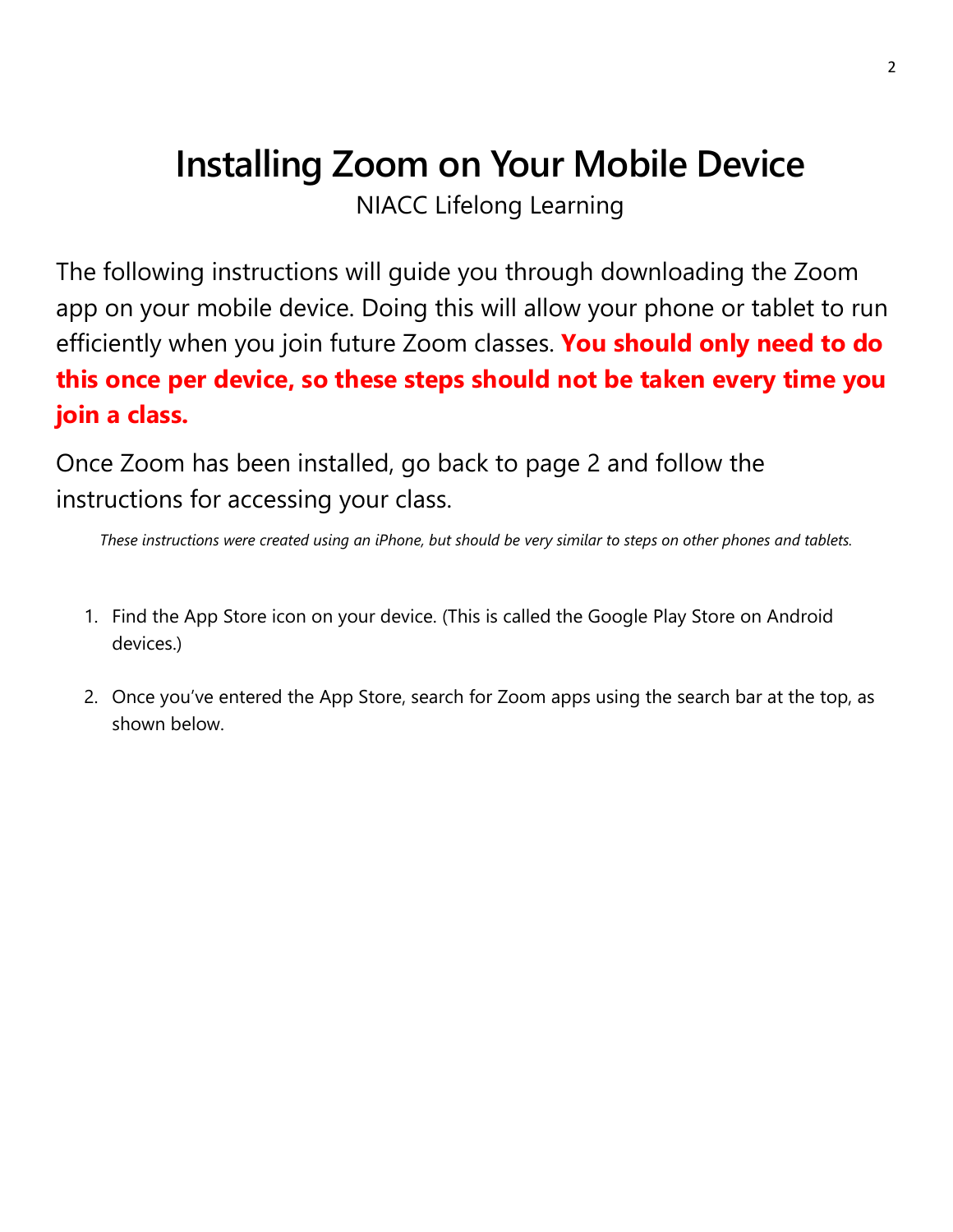

3. Look for an app that looks like the one below. Zoom is already on the device in this image, so the button says "Open." If you do not have Zoom on your device, it will say "Get." Click on **Get**.